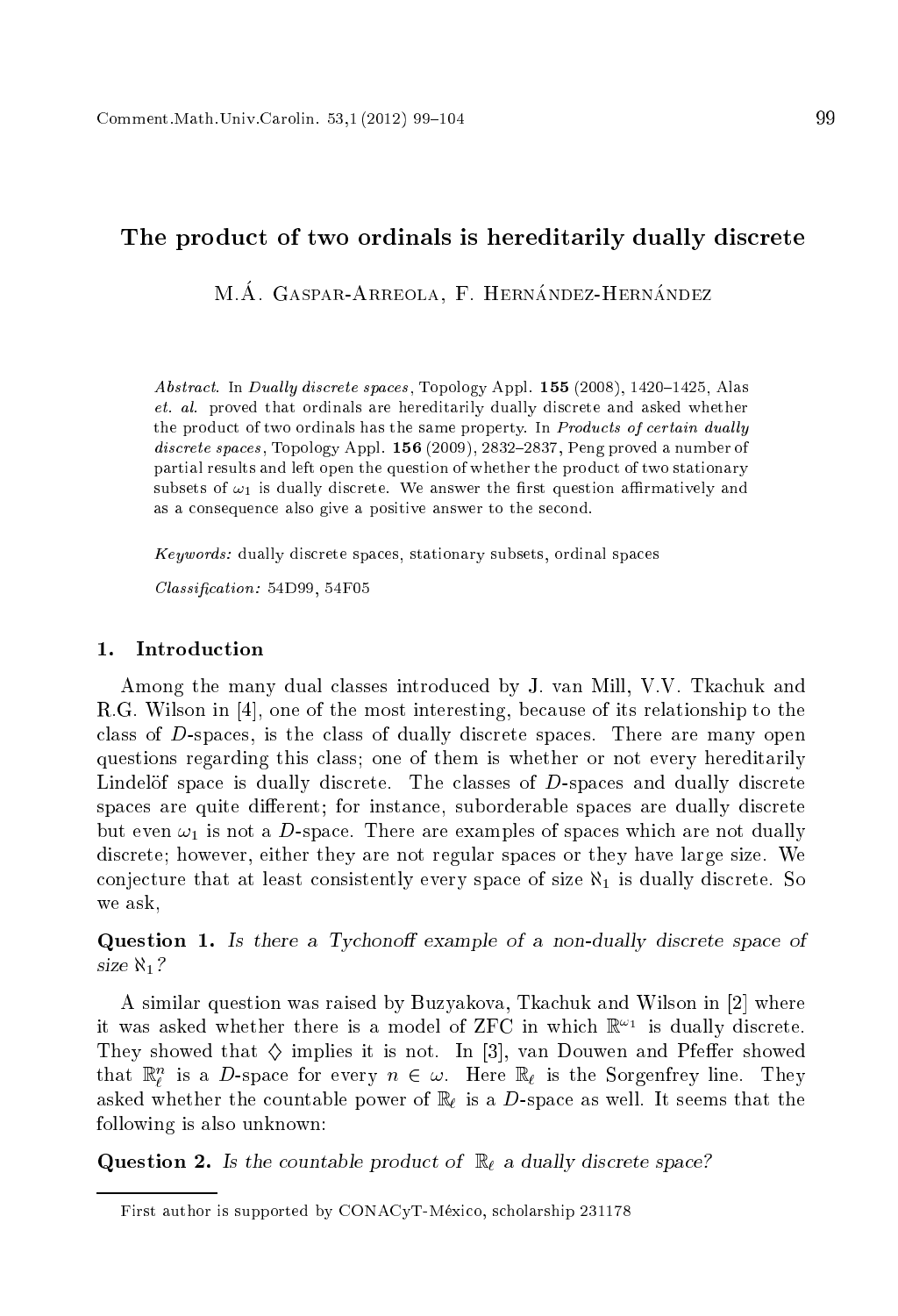Alas, Junqueira and Wilson proved in  $[1]$  that products of certain types of ordinals are dually discrete, but they left open the general case. In  $[6]$ , Peng showed that the product of any two ordinals is dually discrete and in [7] he asked whether the product of two stationary subsets of ordinals is dually discrete. In this paper we show that a product of two ordinals is hereditarily dually discrete thus answering aÆrmatively both of the above mentioned questions.

## 2. Definitions and preliminaries

We use standard notation and terminology, undefined terms can easily be found in any of the popular texts on general topology or set theory.

Let  $(X, \tau)$  be a topological space. A neighborhood assignment is a function  $\phi: X \to \tau$  such that  $x \in \phi(x)$  for each  $x \in X$ .

Given a neighborhood assignment  $\phi$  for a space X, a kernel for the assignment is a subset Y of X such that  $X = \bigcup \{ \phi(y) : y \in Y \}.$ 

**Definition 1.** A topological space X is *dually discrete* if for each neighborhood assignment  $\phi$  there is a discrete kernel for  $\phi$ . We say that X is hereditarily dually discrete if any subspace of X is dually discrete.

Observe that these properties are weakly hereditary; that is, hereditary to closed subspaces. A space  $X$  is a  $D$ -space if every neighborhood assignment has a closed discrete kernel.

Remember that if  $\alpha$  is a regular ordinal and  $C \subset \alpha$ , we say that C is *closed* unbounded if C contains its limit points and is not bounded in  $\alpha$ ; also,  $S \subset \alpha$  is stationary if  $S \cap C \neq \emptyset$  for each C that is closed unbounded in  $\alpha$ . Also recall that if  $\{C_\beta : \beta < \alpha\}$  is a family of subsets such that  $C_\beta$  is a closed unbounded set for all  $\beta < \alpha$ , then the *diagonal intersection* of the family,

$$
\Delta_{\beta < \alpha} C_{\beta} = \{ \gamma \in \alpha : \gamma \in \bigcap_{\delta < \gamma} C_{\delta} \},
$$

is a losed unbounded set. That is the main ingredient to prove the well known *Pressing Down Lemma.* For this, if  $\alpha$  is an ordinal and  $S \subset \alpha$ , we say that  $f : S \to \alpha$  is regressive if  $f(s) < s$  for each  $s \in S \setminus \{0\}.$ 

**Theorem 2** (Fodor). If f is a regressive function on a stationary set  $S \subset \alpha$ , then there are a stationary subset T of S and a  $\gamma < \alpha$  such that  $f(t) = \gamma$  for any  $t \in T$ .

Related to our question above, it is an easy elementary exer
ise to show the following proposition. As far as we know, even Martin's Axiom ould settle our Question 1.

Proposition 3. Every countable topological space is dually discrete.

We mention before that the next result appeared in  $[1]$ .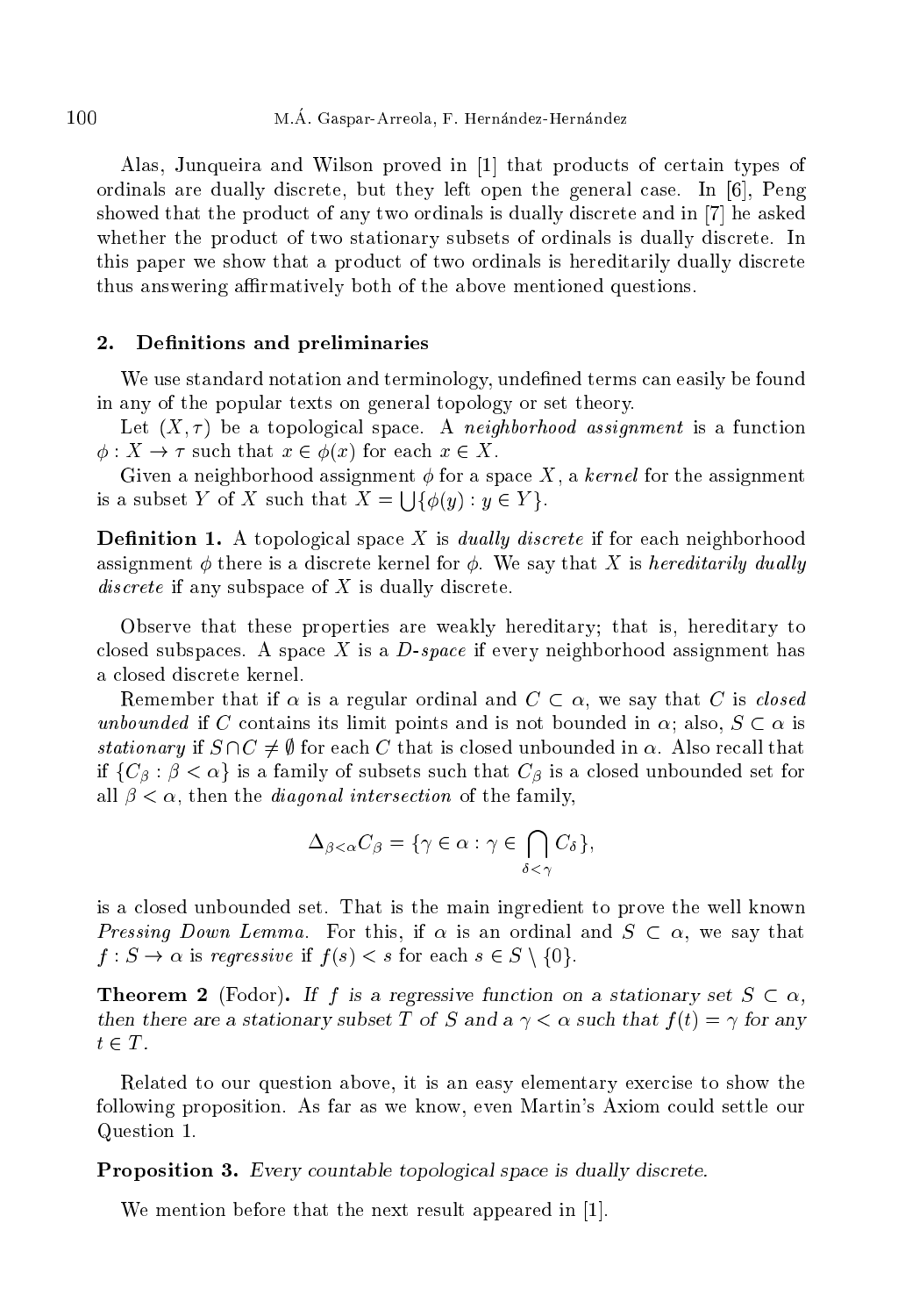Theorem <sup>4</sup> (Alas, Junqueira, Wilson). Every ordinal is hereditarily dually dis rete.

### 3. Main result

Our main result is the following theorem. L.X. Peng showed that the product of two ordinals is a dually dis
rete spa
e and that subspa
es of them that are either normal or of ountable extent are dually dis
rete as well (su
h results appeared in [6], [7] and [5], respectively). We consider it appropriate to credit Peng for being able to isolate the main difficulty to establish the result. We first figured out how to solve Peng's problem asking whether or not the product of two disjoint stationary subsets of  $\omega_1$  is dually discrete and later we were able to adapt the proof to get our result.<sup>1</sup>

**Theorem 5.** The product of two ordinals is hereditarily dually discrete.

This theorem settles Question 3.6 from  $[1]$  which asked exactly that. An obvious onsequen
e of this theorem solves Peng's question:

**Corollary 6.** The product of two disjoint stationary subsets of  $\omega_1$  is a dually dis
rete spa
e.

In the next se
tion we give the proof of Theorem 5. First some things that will be used. If  $X$  is a totally ordered set, then denote the next sets:

$$
\Delta(X) = \{ \langle x, y \rangle \in X \times X : x = y \};
$$
  
\n
$$
\Delta_{\downarrow}(X) = \{ \langle x, y \rangle \in X \times X : y < x \};
$$
  
\n
$$
\Delta_{\uparrow}(X) = \{ \langle x, y \rangle \in X \times X : y > x \}.
$$

Also keep in mind an easy observation: If  $\kappa$  is a regular cardinal and X a non-stationary subset of  $\kappa$ , then there is an open and non-stationary subset U of  $\kappa$  such that  $X \subset U$ . The next theorem will be used in the proof of the main result

**Theorem** *T* ([5]). Let  $\mu$  and  $\nu$  be two ordinals. If  $\mu \times \nu$  is not hereditarily dually discrete, and for each  $\lambda < \mu$  (or  $\delta < \nu$ ), the space  $\lambda \times \nu$  (or  $\mu \times \delta$ ) is hereditarily dually discrete, then  $\mu$  and  $\nu$  are uncountable regular cardinals and  $\mu = \nu$ .

In fact, a stronger result appeared in [5], but for our purposes this formulation is enough.

<sup>1</sup> Independently, Liang-Xue Peng almost at the same time proved the same result. His proof is published in The product of two ordinals is hereditarily dually discrete, Topology Appl. 159  $(2012)$ , no. 1, 304-307.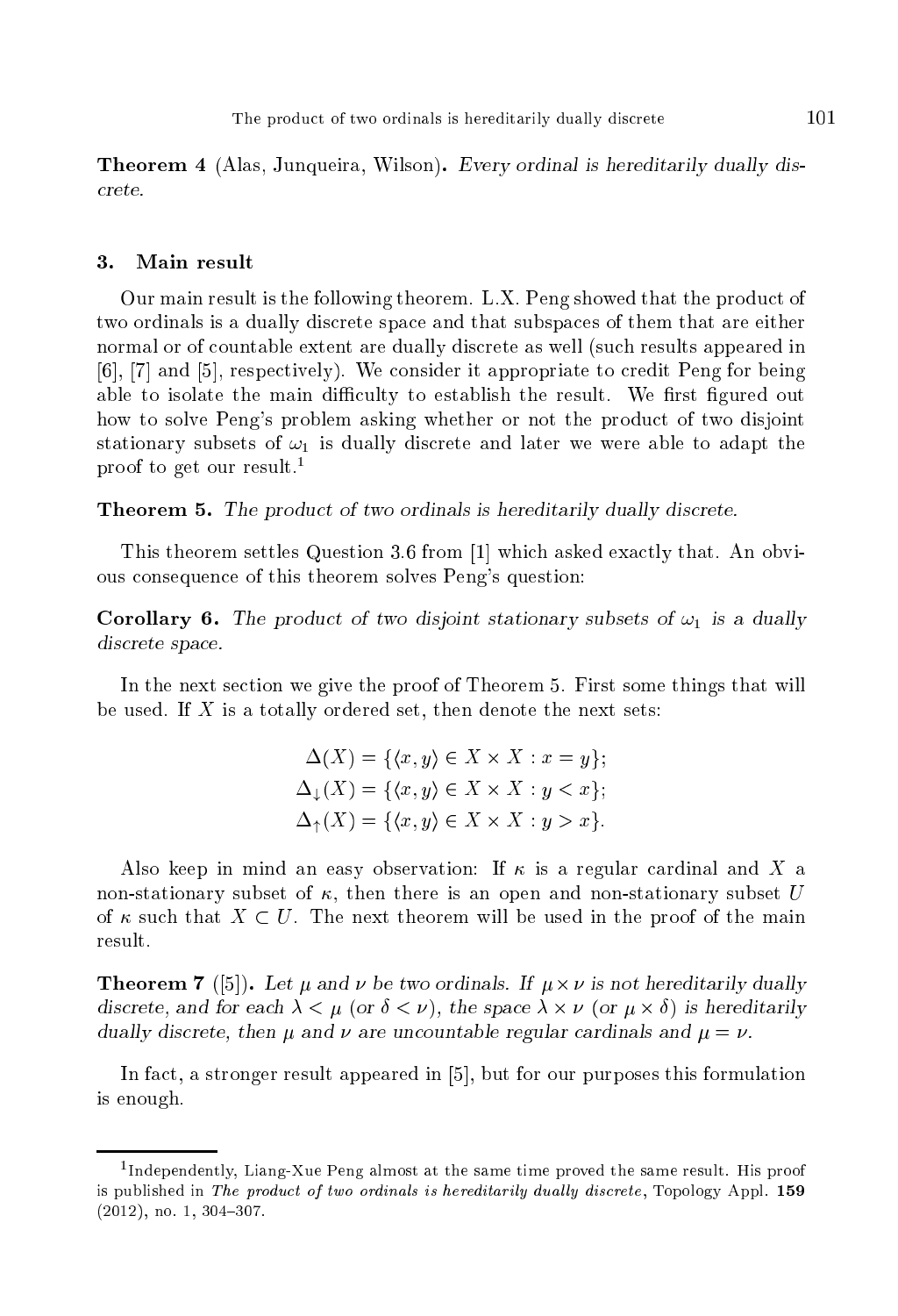#### 4. The proof

We proceed by contradiction: suppose that there is an ordinal  $\alpha$  such that  $\alpha\times\alpha$  is not hereditarily dually discrete. Then by Theorem 7, we can assume that  $\alpha$  is regular and minimal with respect to that property.

Fix an arbitrary subspace  $X \subset \alpha \times \alpha$  and let  $\phi$  be a neighborhood assignment for X. We shall show that there is a discrete kernel for  $\phi$ , contradicting the choice of  $\alpha$ . We work below the diagonal, for if  $X \cap \Delta(\alpha) \neq \emptyset$ , then as  $\Delta(\alpha)$  is homeomorphic to  $\alpha$ , by Theorem 4, there is a discrete kernel D for  $X \cap \Delta(\alpha)$  and  $X \setminus \bigcup \{\phi(d) : d \in D\}$  is the union of two disjoint closed subspaces of  $X \cap \Delta_{\downarrow}(\alpha)$ and  $X \cap \Delta_{\uparrow}(\alpha)$ . Therefore, it will be dually discrete in case of these two subspaces are dually discrete. Thus, it suffices to show that  $X_{\Delta_+} = X \cap \Delta_+(\alpha)$  is dually discrete since  $X \cap \Delta_{\uparrow}(\alpha)$  will be dually discrete in an analogous way.

For  $X_{\Delta_1}$  we can suppose that  $\phi(v) \subset \Delta_1(\alpha)$  for each  $v \in X_{\Delta_1}$  and, more precisely, that for each  $\langle x, y \rangle \in X_{\Delta}$  we have that

$$
\phi(\langle x, y \rangle) = (z_{\langle x, y \rangle}, x] \times (w_{\langle x, y \rangle}, y] \cap X_{\Delta_{\perp}},
$$

where  $z_{\langle x,y \rangle} < x$  and  $w_{\langle x,y \rangle} < y$ . We are left with the following cases:

• Case (1). For each  $\beta < \alpha$  the set  $A_{\beta} = \{x \in \alpha : \langle x, \beta \rangle \in X_{\Delta_{\perp}}\}$  is nonstationary. For each  $\beta < \alpha$  let  $C_{\beta}$  be a closed unbounded set such that  $C_{\beta} \cap A_{\beta} = \emptyset$ and consider  $C = \Delta_{\beta < \alpha} C_{\beta}$ . Let  $\{c_{\delta} : \delta < \alpha\}$  be a continuous and increasing enumeration of C. We may assume that  $c_0 = 0$ .

We are working with  $X_{\Delta_i}$ ; hence, by definition of C,

$$
X_{\Delta_{\downarrow}} = \bigoplus \{ X_{\Delta_{\downarrow}} \cap [(c_{\delta}, c_{\delta+1}] \times \alpha] : \delta < \alpha \}.
$$

Then, by the minimality of  $\alpha$ , each element of the partition that C defines is dually discrete and so is  $X_{\Delta_{\perp}}$ .

• Case (2). The set  $B = \{y \in \alpha : \{x \in \alpha : \langle x, y \rangle \in X_{\Delta} \}$  is stationary is non-stationary. Let  $C_1 = \{c_\beta : \beta < \alpha\}$  be closed, unbounded and disjoint from B; suppose that  $0 \in C_1$ . Consider  $Y = X_{\Delta_1} \cap [\alpha \times C_1]$ , such Y is a closed subset of  $X_{\Delta_{\perp}}$  and it is as in Case (1); let  $D_1 \subset Y$  be a discrete kernel of Y. Let  $F =$  $X_{\Delta_\perp} \setminus \bigcup \{\phi(d) : d \in D_1\},\$  and observe that  $F = \bigoplus \{F \cap (\alpha \times (c_\beta, c_{\beta+1}]): \beta < \alpha\}$ is closed in  $X_{\Delta_{\mu}}$ . Each  $F \cap (\alpha \times (c_{\beta}, c_{\beta+1}))$  is dually discrete by minimality of  $\alpha$ . For each  $\beta < \alpha$ , let  $H_{\beta} \subset F \cap (\alpha \times (c_{\beta}, c_{\beta+1}) )$  be a discrete kernel of it. So  $D = D_1 \cup \bigcup \{ H_\beta : \beta < \alpha \}$  is a discrete kernel of  $X_{\Delta_1}$ .

• Case (3). The set  $B = \{y \in \alpha : \{x \in \alpha : \langle x, y \rangle \in X_{\Delta} \}$  is stationary is stationary. For each  $y < \alpha$  define  $A_y = \{x \in \alpha : \langle x, y \rangle \in X_{\Delta} \}$ . Note that for each  $y \in B$  there are a stationary set  $A'_y \subset A_y$  and a  $w_y \lt y$  such that  $w_{\langle x,y\rangle} = w_y$  for each  $x \in A'_y$ , because  $|\{w_{\langle x,y\rangle} : x \in A_y\}| \leq |y| < \alpha$  and, hence, the set  $\{x \in A_y : w_{\langle x,y \rangle} = w_y\}$  must be stationary for some  $w_y$ . Also note that the function that sends each  $x \in A'_y$  to  $z_{(x,y)}$  is a regressive function. Then by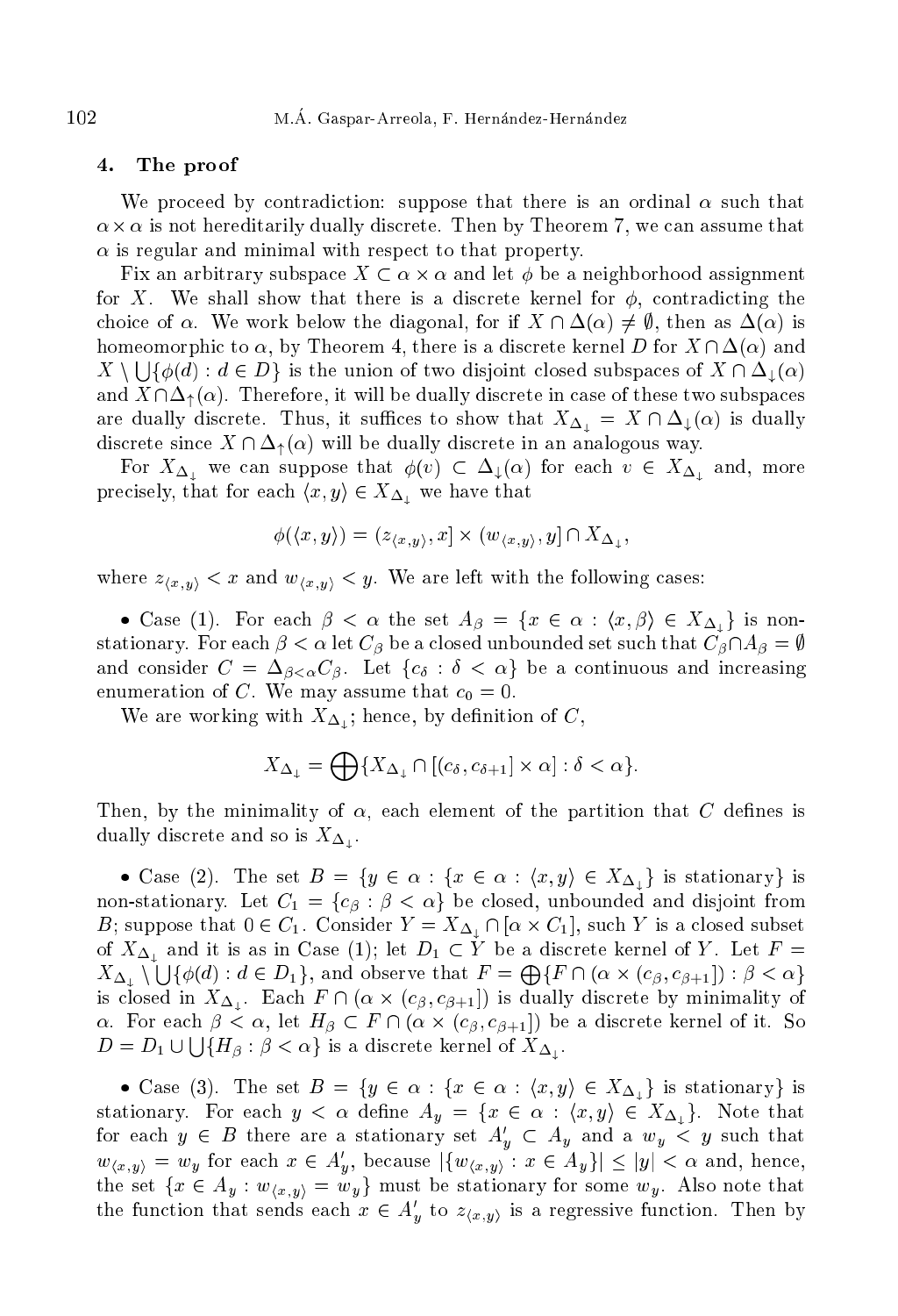Fodor's Theorem there are a stationary subset  $A''_y \subset A'_y$  and a  $z_y < \alpha$  such that  $z_{\langle x,y\rangle} = z_y$  for each  $x \in A''_y$ . We have defined a regressive function on B too (the function that sends each  $y \in B$  to  $w_y$ ), so by Fodor's Theorem there are a stationary subset  $S \subset B$  and a  $\gamma < \alpha$  such that  $w_y = \gamma$  for each  $y \in S$ . Let  $D_1 \subset S$  be a discrete set that is cofinal in  $\alpha$ .

If  $F_1 = X_{\Delta_\perp} \cap (\alpha \times [0, \gamma])$ , then  $F_1$  is a closed and open subset of  $X_{\Delta_\perp}$  and by minimality of  $\alpha$  it is dually discrete. Let  $K_1 \subset F_1$  be a discrete kernel of  $F_1$ .

Consider now the set

$$
F_2 = X_{\Delta_\downarrow} \setminus [\bigcup \{\phi(k) : k \in K_1\} \cup \bigcup \{\phi(d) : d \in \bigcup \{A''_y \times \{y\} : y \in D_1\}\}].
$$

Observe that  $F_2$  is a closed subset of  $X_{\Delta_\perp}$  and  $T = \{x \in \alpha : (\exists y)(\langle x, y \rangle \in F_2)\}\$ is a non-stationary subset of  $\alpha$ ; because if T were stationary, then for each  $x \in T$ , there is a  $y_x < x$  such that  $\langle x, y_x \rangle \in F_2$  (this because  $X_{\Delta} \subset \Delta_{\perp}(\alpha)$ ). This defines a regressive fun
tion on T and, by Fodor's Theorem there are a stationary subset T' of T and a  $\delta < \alpha$  such that  $\langle x, \delta \rangle \in F_2$  for any  $x \in T'$ . Let  $d_0 \in D_1$  be such that  $d_0 > \delta$ ; then as T' is unbounded in  $\alpha$  we can find an  $x_0 \in T'$  such that  $x_0 > z_{d_0}$ ; so  $\langle x_0, \delta \rangle \in \bigcup \{\phi(\langle x, d_0 \rangle) : x \in A_{d_0}''\},$  which contradicts the definition of  $F_2$  and, thus, T is non-stationary. Note that  $F_2$  is as in Case (1) and so  $F_2$  is dually discrete. Let  $K_2$  be a discrete kernel of  $F_2$ .

As T is non-stationary, there is an open non-stationary  $U \subset \alpha$  that contains T.

Now for each  $d \in D_1$  let  $H_d \subset (A''_d \setminus U)$  be a discrete subset that is cofinal in  $\alpha$ . Define  $K_3 = \bigcup \{ H_d \times \{ d \} : d \in D_1 \}$ . By definition,  $K_3$  is discrete and, by construction we have that neighborhoods assigned to  $K_3$  cover the same as those assigned to  $\bigcup \{A''_d \times \{d\} : d \in D_1\}$ . Then  $K = K_1 \cup K_2 \cup K_3$  is a kernel of  $X_{\Delta_1}$ . To see that it is discrete, it will be enough to note that  $K_3$  does not accumulate in  $K_2$ ; however it is clear from the definition of  $K_3$  because it is a subset of  $(\alpha \times \alpha) \setminus (\alpha \times U)$  which is a closed subset disjoint with  $K_2$ . Thus the proof that  $X_{\Delta_{\perp}}$  is dually discrete is complete.

A ontradi
tion then follows, and we omplete the proof of our main result.

**Acknowledgment.** The authors thank the anonymous referee for helping them to improve a lot the presentation of the result.

#### **REFERENCES**

- [1] Alas O.T., Junqueira L.R., Wilson R.G., *Dually discrete spaces*, Topology Appl. 155  $(2008), 1420 - 1425.$
- [2] Buzyakova R.Z., Tkachuk V.V., Wilson R.G., A quest for nice kernels of neighbourhood  $assignments$ , Comment. Math. Univ. Carolin. 48 (2007), no. 4, 689-697.
- [3] van Douwen E.K., Pfeffer W.F., Some properties of the Sorgenfrey line and related spaces, Pacific J. Math. 81 (1979), no. 2, 371-377.
- [4] van Mill J., Tkachuk V.V., Wilson R.G., Classes defined by stars and neighborhood assignments, Topology Appl.  $154$  (2007), 2127-2134.
- [5] Peng L.X., Dual properties of subspaces in product of ordinals, Topology Appl.  $157$  (2010), 2297-2303.